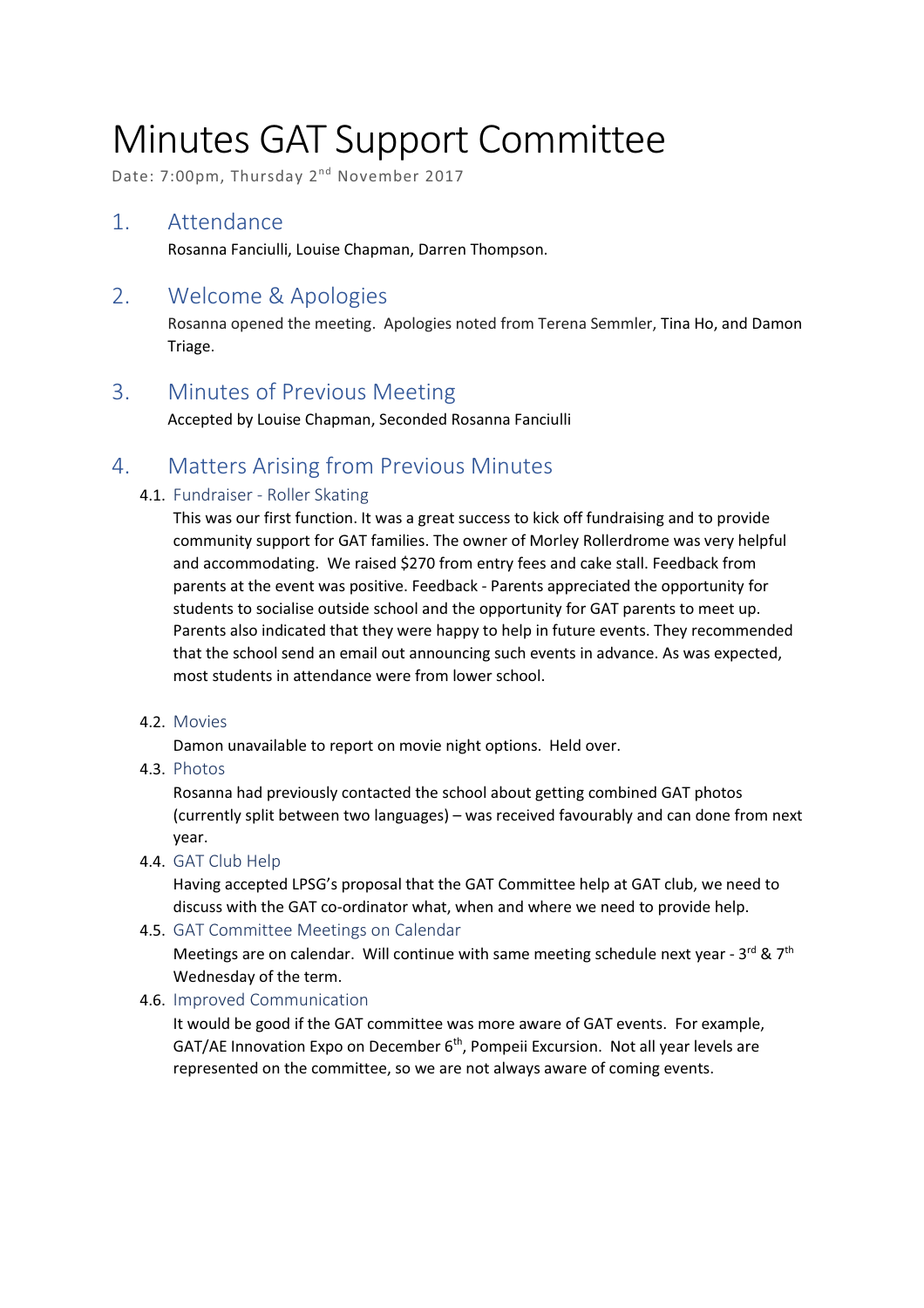## 5. New Business

#### 5.1. GAT Student Enrichment

Discussed ways in which students are enriched. Lots of PL such as 'Gerric Module 5' speaker attended school and met with GAT teachers. This all considered valuable - keeping teachers abreast of issues/techniques/pedagogy in teaching GAT type students.

Tours coming – whilst MLSHS has sister school arrangements with China, Japan & Korea. There is nothing for Italy or France. Italian is a GAT Language. So, this is a missed opportunity for greater cultural immersion on tours. Rosanna to discuss with Department Co-ordinator.

#### 5.2. Complaint from LPSG

Rosanna was emailed by the President, General P&C that LPSG had challenged the Terms of Reference (TOR) of the GAT Committee. The Principal proposed a review of the LPSG & GAT TORs to take place at the next General P&C meeting. Darren attended. He made it known that the GAT committee was unaware of any "issues" with our TOR. We had received no communication expressing concerns over the TOR until it became an agenda item at the General P&C meeting. We have a LPSG liaison on our committee and were surprised this avenue was not used for communications before escalating the issue to the General P&C Committee.

At the General P&C Meeting it was made know, that some staff are apparently confused as to which committee to approach for support. This again was surprising. Perhaps some events over the last 12 months were not well communicated so people were not well informed. This includes:

- LPSG removed the last references to GAT from their TOR last year.
- GAT committee was endorsed this year.
- The LPSG requested that GAT committee take over supplying GAT club.

With this distancing of the LPSG from GAT students, the GAT committee was invited to speak at GAT induction day. This seemed logical rather than 'confused'. The GAT committee is committed to holistically representing the GAT students at MLSHS, and happy to continue doing so.

The history of the GAT TOR is that it was developed with wide consultation within the school community and express input from the Principals. The draft TOR was circulated to all stakeholders for a two-week review period. After which it was placed on the agenda for endorsement at the General P&C AGM, in February, 2017. It was accepted with no noted dissention and one amendment, to read "GAT Coordinator…".